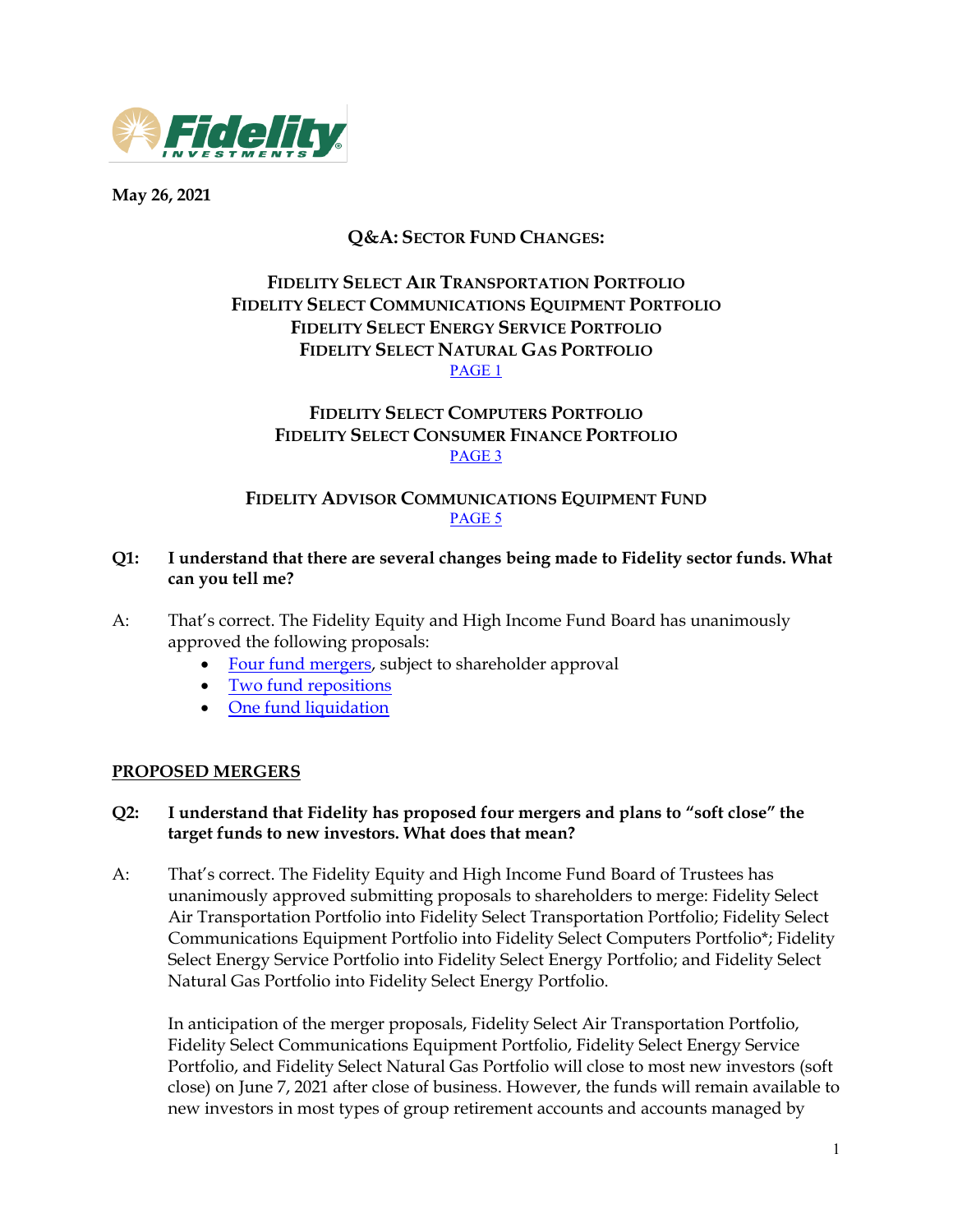certain registered investment advisors if it was an established investment option prior to the closing date. For additional soft close rules, please read the fund's amended prospectus.

| <b>Proposed Fund Mergers</b>                    |                                         |  |  |
|-------------------------------------------------|-----------------------------------------|--|--|
| <b>Target Fund</b>                              | <b>Acquiring Fund</b>                   |  |  |
| Fidelity Select Air Transportation              | <b>Fidelity Select Transportation</b>   |  |  |
| Portfolio                                       | Portfolio                               |  |  |
| <b>Fidelity Select Communications</b>           | Fidelity Select Computers Portfolio*    |  |  |
| <b>Equipment Portfolio</b>                      |                                         |  |  |
| <b>Fidelity Select Energy Service Portfolio</b> | <b>Fidelity Select Energy Portfolio</b> |  |  |
| Fidelity Select Natural Gas Portfolio           | <b>Fidelity Select Energy Portfolio</b> |  |  |

\* Fidelity to reposition Fidelity Select Computers as Fidelity Select Tech Hardware after the merger.

### **Q3: Why are you proposing to merge the funds? When will the changes take effect?**

**A:** It would be inappropriate to discuss the mergers in more detail prior to sending proxy materials to shareholders.

## **Q4: Who would need to approve a merger? Do shareholders have to vote on the merger?**

A: Shareholder approval is required to merge the funds. Shareholders of Fidelity Select Air Transportation Portfolio, Fidelity Select Communications Equipment Portfolio, Fidelity Select Energy Service Portfolio, and Fidelity Select Natural Gas Portfolio are entitled to vote on the proposal at a shareholder meeting expected to be held in Q4 2021.

We expect to file proxy statements with the SEC on or about July 9, 2021. We expect to send proxy materials to shareholders on or about August 23, 2021.

## **Q5: Who are the portfolio managers of the funds? What is happening to the portfolio managers of the target funds?**

A: Matthew Moulis is portfolio manager of Fidelity Select Air Transportation Portfolio, which he has managed since January 2012. Matthew Moulis is also portfolio manager of Fidelity Select Transportation Portfolio, the fund that will acquire assets of Fidelity Select Air Transportation Portfolio.

Caroline Tall is portfolio manager of Fidelity Select Communications Equipment Portfolio, which she has managed since August 2018. Caroline Tall is also portfolio manager of Fidelity Select Computers Portfolio, the fund that will acquire assets of Fidelity Select Communications Equipment Portfolio.

Maurice J. FitzMaurice is portfolio manager of Fidelity Select Energy Service Portfolio, which he has managed since August 2018. Maurice J. FitzMaurice is also portfolio manager of Fidelity Select Energy Portfolio, the fund that will acquire assets of Fidelity Select Energy Service Portfolio.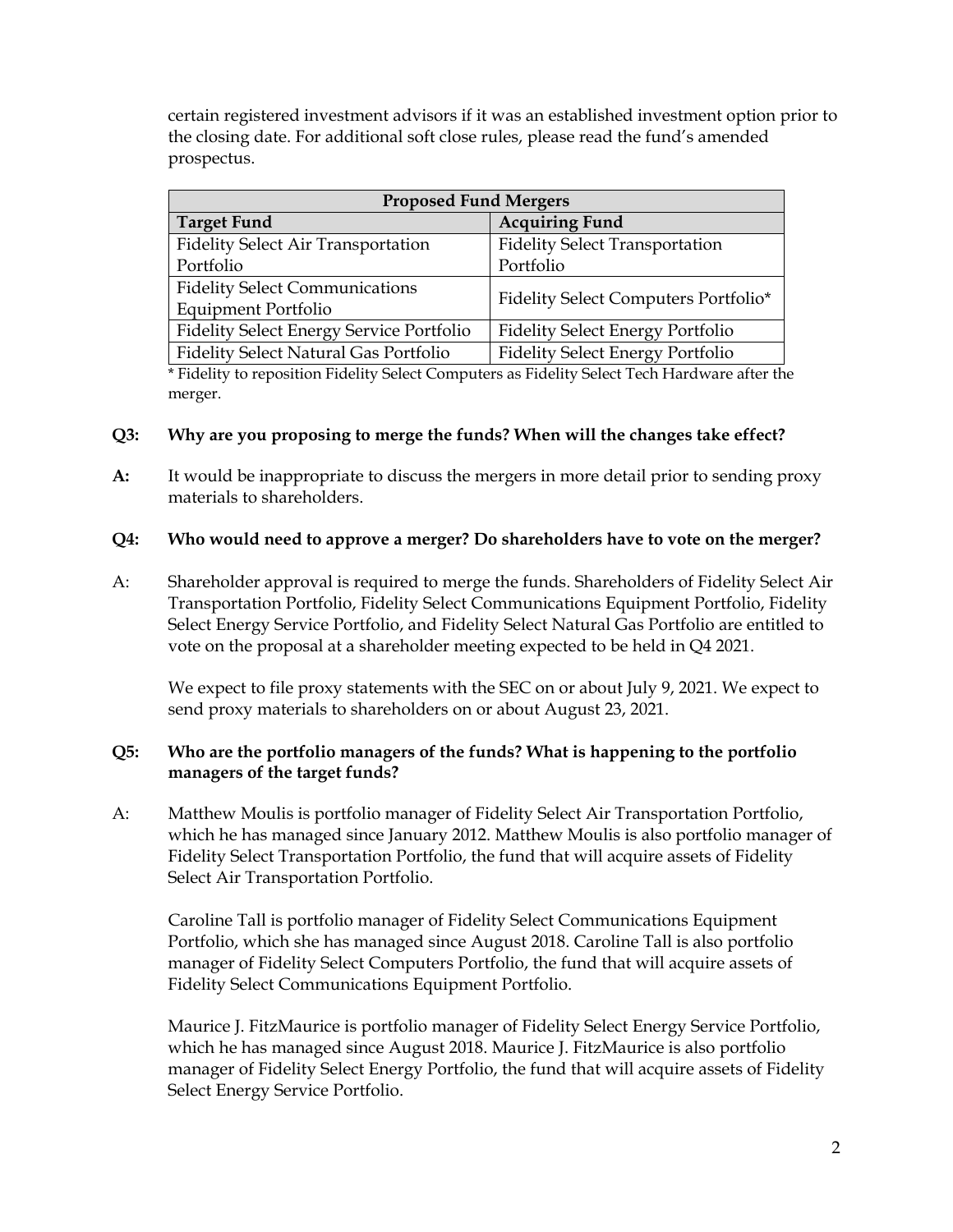Peter Belisle is portfolio manager of Fidelity Select Natural Gas Portfolio, which he has managed since January 2020.

The portfolio managers will continue to manage their respective funds fund through the mergers.

#### **Q6: What are the assets in each fund?**

#### **A:**

| Fund                                                                | Ticker       | Total Assets (\$M)<br>(as of 4/30/21) |
|---------------------------------------------------------------------|--------------|---------------------------------------|
| <b>Fidelity Select Air Transportation</b><br>Portfolio              | <b>FSAIX</b> | \$402.88                              |
| <b>Fidelity Select Communications</b><br><b>Equipment Portfolio</b> | <b>FSDCX</b> | \$176.02                              |
| <b>Fidelity Select Energy Service Portfolio</b>                     | FSESX        | \$261.15                              |
| Fidelity Select Natural Gas Portfolio                               | <b>FSNGX</b> | \$119.72                              |

## <span id="page-2-0"></span>**REPOSITIONS**

### **Q7: I understand that Fidelity plans to reposition two funds. What does that mean?**

A: That's correct. The Fidelity Equity and High Income Fund Board of Trustees has unanimously approved repositioning Fidelity Select Computers Portfolio and Fidelity Select Consumer Finance Portfolio. Repositioning the funds, which involves name, policy, and benchmark changes, will provide existing shareholders with broader investment opportunities that are in line with each fund's general theme.

The Board of Trustees has also approved submitting proposals to shareholders to align each fund's fundamental industry concentration policy to correspond with the fund's new name.

| <b>Fund Repositions</b>                              |                                         |  |  |
|------------------------------------------------------|-----------------------------------------|--|--|
| <b>Current Name</b>                                  | Reposition                              |  |  |
| <b>Fidelity Select Computers Portfolio</b>           | Fidelity Select Tech Hardware Portfolio |  |  |
| <b>Fidelity Select Consumer Finance</b><br>Portfolio | Fidelity Select FinTech Portfolio       |  |  |

### **Q8: Why are you repositioning the funds? Why are you proposing changes to the industry concentration policies of funds?**

**A:** The computers and consumer finance industries have changed due to advancements in technology and shifts in consumer habits. Repositioning Fidelity Select Computers and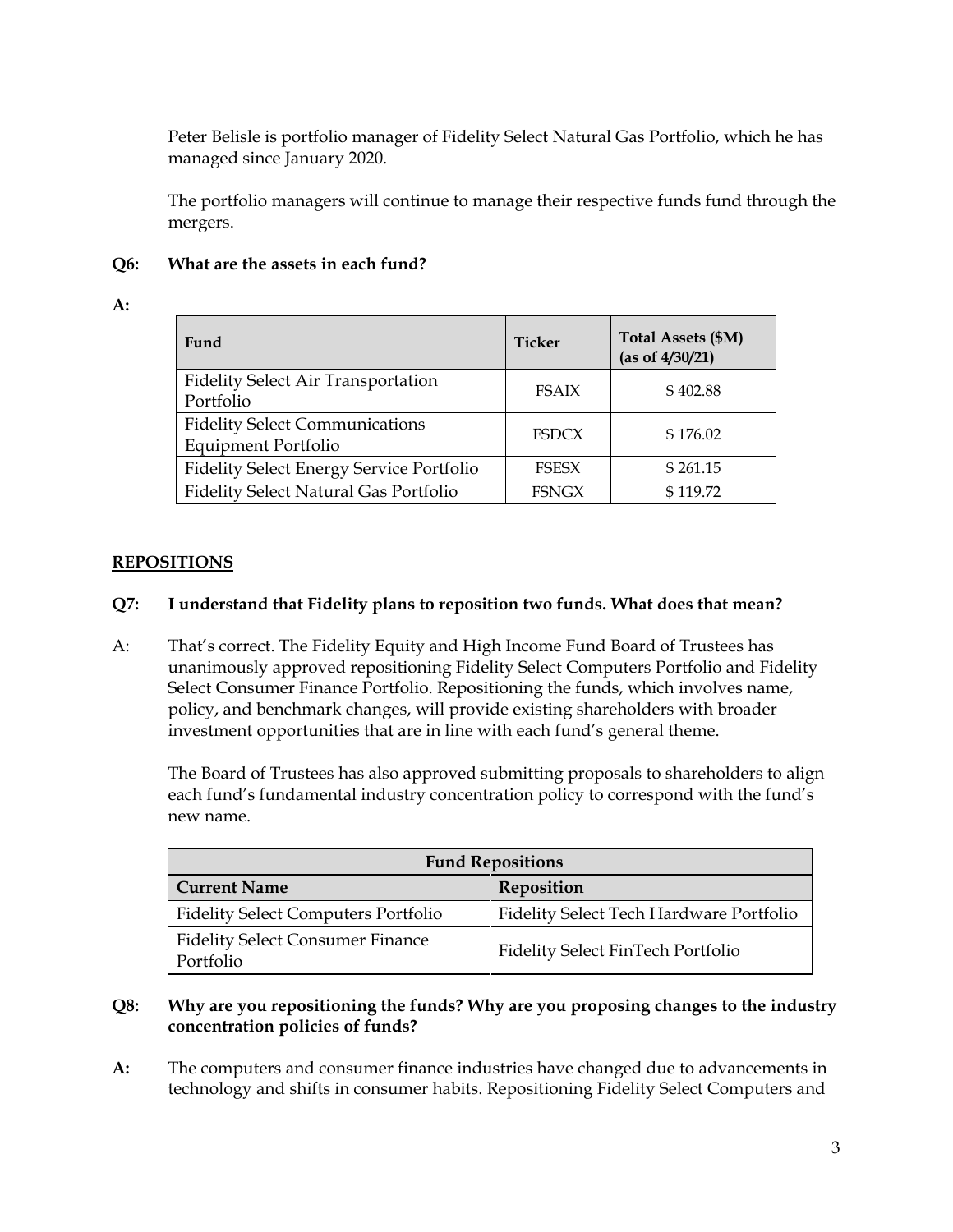Fidelity Select Consumer Finance to Fidelity Select Tech Hardware and Fidelity Select FinTech, respectively, will help the funds better reflect how each industry has evolved over time and will provide existing shareholders with broader investment opportunities that are in line with each fund's general theme. The change to the funds' concentration policies is in order to align policy language with the new fund names.

Repositioning the funds involves name, policy, and benchmark changes.

## **Q9: Who would need to approve the change to the industry concentration policies? Do shareholders have to vote on the repositions?**

A: Shareholders of Fidelity Select Computers Portfolio and Fidelity Select Consumer Finance Portfolio are entitled to vote on the change to the fundamental industry concentration policies to align with the funds' new names at a shareholder meeting expected to be held in Q4 2021. We expect to file proxy statements with the SEC on July 2, 2021. Proxy materials will be sent to shareholders on or about August 23, 2021.

Shareholder approval is not required to reposition the funds. Existing shareholders will receive a notice of the investment policy changes 60 days before the effective date.

# **Q10: When will the changes take effect?**

A: The name and benchmark changes for Fidelity Select Computers Portfolio will be effective on November 13, 2021. The name and benchmark changes for Fidelity Select Consumer Finance Portfolio will be effective on October 23, 2021. It would be inappropriate to comment on the industry concentration policy changes prior to sending proxy materials to shareholders.

### **Q11: Who are the portfolio managers of the funds? Will the portfolio managers continue to manage the funds after they are repositioned?**

A: Caroline Tall is portfolio manager of Fidelity Select Computers Portfolio, which she has managed since December 2017. Chuck A Culp is portfolio manager of Fidelity Select Consumer Finance Portfolio, which he has managed since August 2018.

The portfolio managers will continue to manage the funds after they are repositioned.

### **Q12: What are the assets in each fund?**

|  | $\sim$ |
|--|--------|
|  | $\sim$ |

| Fund                                                 | <b>Ticker</b> | <b>Total Assets (\$M)</b><br>(as of 4/30/21) |
|------------------------------------------------------|---------------|----------------------------------------------|
| <b>Fidelity Select Computers Portfolio</b>           | <b>FDCPX</b>  | \$815.14                                     |
| <b>Fidelity Select Consumer Finance</b><br>Portfolio | <b>FSVLX</b>  | \$197.30                                     |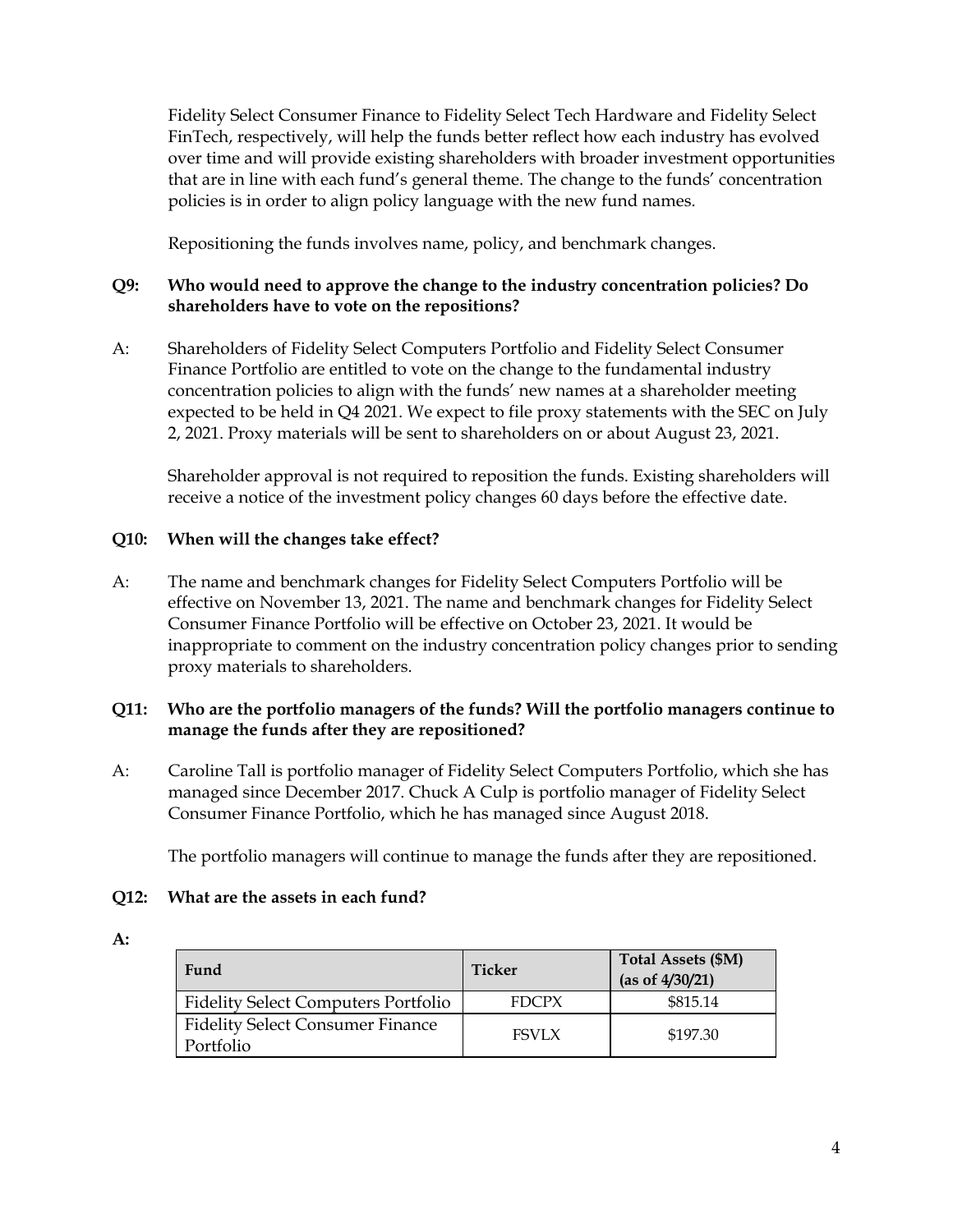# <span id="page-4-0"></span>**LIQUIDATION**

### **Q13: I understand that Fidelity plans to "soft close" a fund in advance of liquidation. What does that mean?**

A: That's correct. The Fidelity Equity and High Income Fund Board of Trustees has unanimously approved liquidating Fidelity Advisor Communications Equipment. In anticipation of the liquidation, Fidelity Advisor Communications Equipment Fund will close to most new investors (soft close) on June 7, 2021 after close of business. However, the fund will remain available to participants in most types of group employer retirement plans and accounts managed by certain registered investment advisors if it was an established investment option prior to the closing date. For additional soft close rules, please read the fund's amended prospectus.

### **Q14: Why are you liquidating the fund?**

**A:** We believe, and the Board of Trustees unanimously agreed, that liquidating the fund is in the interests of shareholders given the fund's inability to gain traction in the intermediary marketplace.

#### **Q15: Who would need to approve the liquidation?**

A: The plan of liquidation has been approved by the Board of Trustees for the fund. Shareholder approval is not required.

### **Q16: When will the changes take effect?**

**A:** In anticipation of the liquidation, Fidelity Advisor Communications Equipment Fund will close to most new investors (soft close) on June 7, 2021 after close of business. However, the fund will remain available to new investors in most types of group retirement accounts and accounts managed by certain registered investment advisors if it was an established investment option prior to the closing date. For additional soft close rules, please read the fund's amended prospectus.

Effective after the close of business on July 2, 2021, new positions in the fund may no longer be opened. Existing shareholders may continue to hold their shares and purchase additional shares through the reinvestment of dividend and capital gain distributions until the fund's liquidation.

The fund is expected to liquidate on or about August 6, 2021.

### **Q17: Who is the portfolio manager of the fund?**

A: Caroline Tall is portfolio manager of Fidelity Advisor Communications Equipment Fund, which she has managed since August 2018.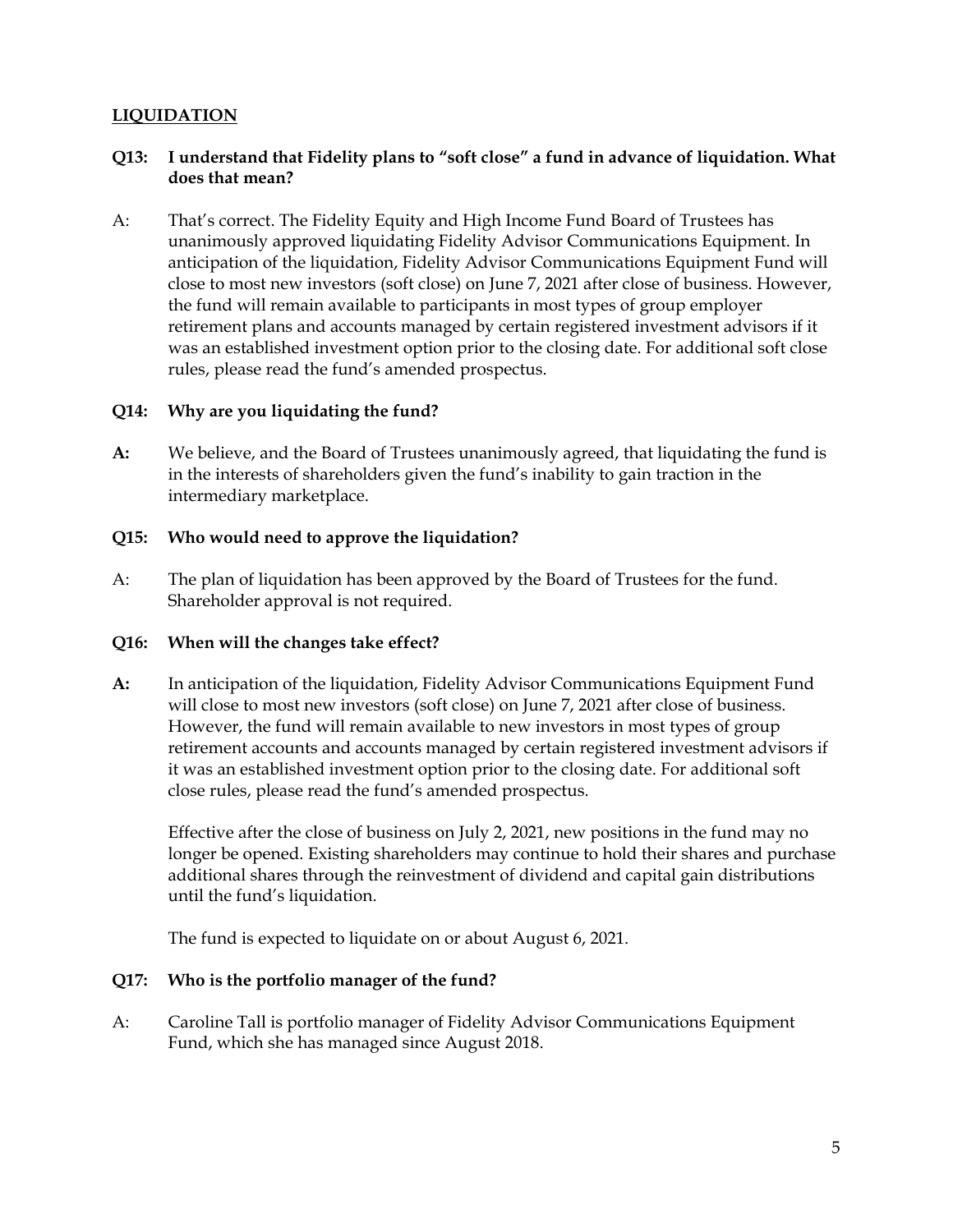#### **Q18: What are the assets in the fund?**

A: Total assets in Fidelity Advisor Communications Equipment Fund as of 4/30/2021 were \$ 23.82 M.

| <b>Class</b>                               | Ticker       | Total Assets (\$M)<br>(as of 4/30/21) |
|--------------------------------------------|--------------|---------------------------------------|
| FA Communications Equipment Fund - Class A | <b>FDMAX</b> | \$13.17                               |
| FA Communications Equipment Fund - Class C | <b>FDMCX</b> | \$2.90                                |
| FA Communications Equipment Fund - Class I | <b>FDMIX</b> | \$2.84                                |
| FA Communications Equipment Fund - Class M | <b>FDMTX</b> | \$4.91                                |

#### ###

*The foregoing is not a solicitation of any proxy. For a free copy of the Proxy Statement describing the relevant reorganization discussed herein (and containing important information about fees, expenses and risk considerations) and a prospectus for the relevant acquiring fund, please call 1-800-544-8544 (retail class) or 1-877-208-0098 (Advisor Classes, if applicable). The prospectus/proxy statements will also be available for free on the Securities and Exchange Commission's web site [\(www.sec.gov\)](https://www.sec.gov/).*

### **Past performance is no guarantee of future results.**

Keep in mind that investing involves risk. The value of your investment will fluctuate over time, and you may gain or lose money.

Stock markets, especially foreign markets, are volatile and can decline significantly in response to adverse issuer, political, regulatory, market or economic developments. Foreign securities are subject to interest rate, currency exchange rate, economic, and political risks.

Because of their narrow focus, sector investments tend to be more volatile than investments that diversify across many sectors and companies.

### *Before investing in any mutual fund, consider the funds' investment objectives, risks, charges, and expenses. Contact your investment professional or visit institutional.fidelity.com for a prospectus or, if available, a summary prospectus containing this information. Read it carefully.*

Fidelity Brokerage Services LLC, Member NYSE, SIPC 900 Salem Street, Smithfield, RI 02917

> Fidelity Distributors Company LLC, 500 Salem Street, Smithfield, RI 02917

National Financial Services LLC, Member NYSE, SIPC, 200 Seaport Boulevard, Boston, MA 02110